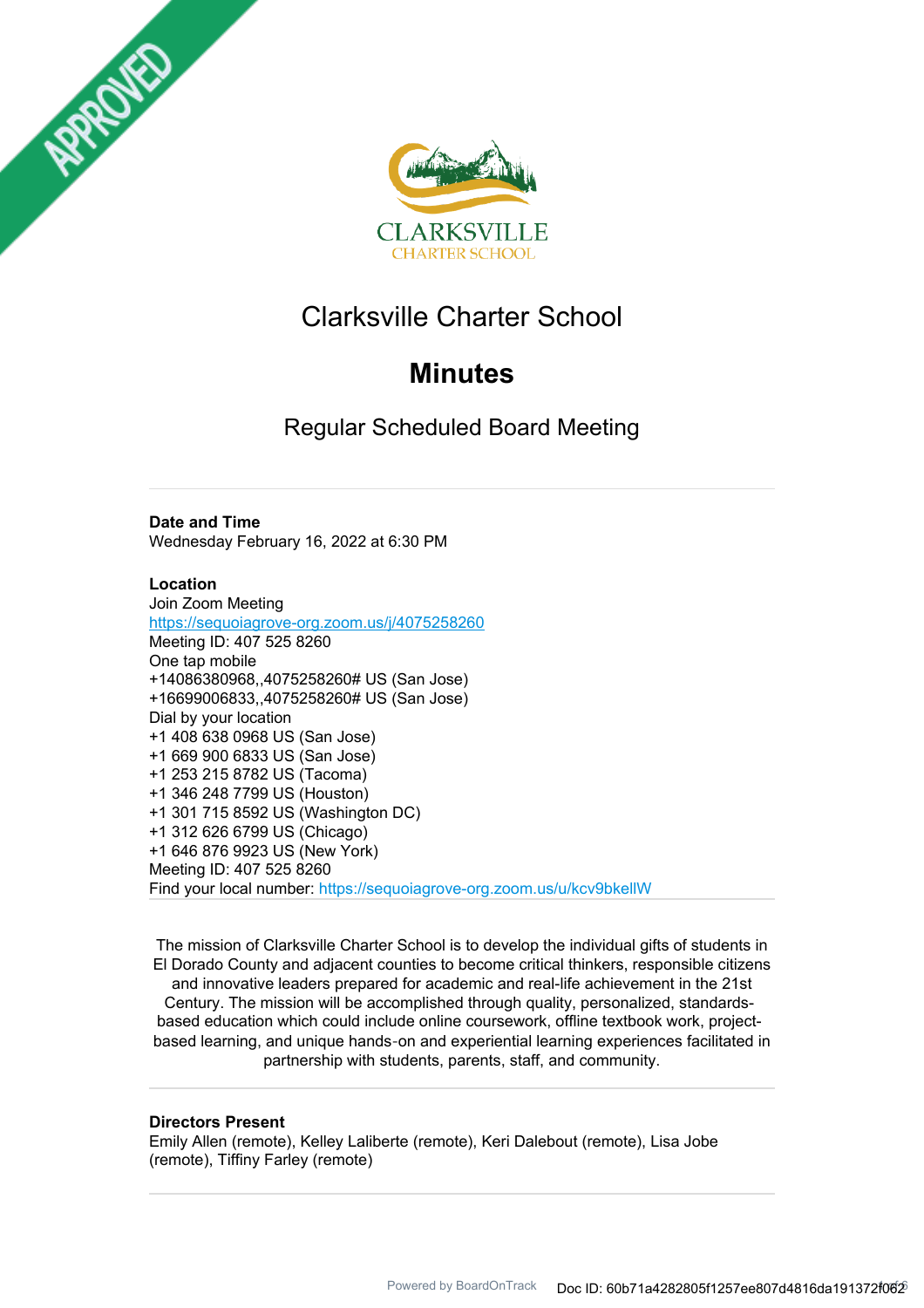# **Directors Absent**

*None*

### **Directors who arrived after the meeting opened**

Kelley Laliberte, Tiffiny Farley

### **Guests Present**

Darcy Belleza (remote), Dr. Amanda Johnson (remote), James Surmeian (remote), Jenell Sherman (remote), Julie Haycock-Cavender (remote), Katie Royer (remote), Sara Greco (remote), Shannon Breckenridge (remote)

# **I. Opening Items**

# **A. Record Attendance**

### **B. Report of Findings Regarding AB361**

Lisa Jobe made a motion to continue meeting virtually per Report of Findings Regarding AB 361. Keri Dalebout seconded the motion. The board **VOTED** unanimously to approve the motion.

### **C. Call the Meeting to Order**

Emily Allen called a meeting of the board of directors of Clarksville Charter School to order on Wednesday Feb 16, 2022 at 6:35 PM. Kelley Laliberte arrived at 6:35 PM.

# **D. Consent Agenda**

Keri Dalebout made a motion to approve the Consent Agenda. Kelley Laliberte seconded the motion. The board **VOTED** unanimously to approve the motion. Keri Dalebout made a motion to approve the minutes from Regular Scheduled Board Meeting on 01-19-22. Kelley Laliberte seconded the motion. The Regular Scheduled Board Meeting 01-19-2022 Minutes were approved in the Consent Agenda. The board **VOTED** to approve the motion.

### **Roll Call**

Tiffiny Farley Absent Emily Allen Aye Kelley Laliberte Aye Lisa Jobe Aye

### **E. Public Comments**

No public comments.

### **F. Executive Director's Report**

Jenell Sherman presented the *Executive Director's Report.*

**G.**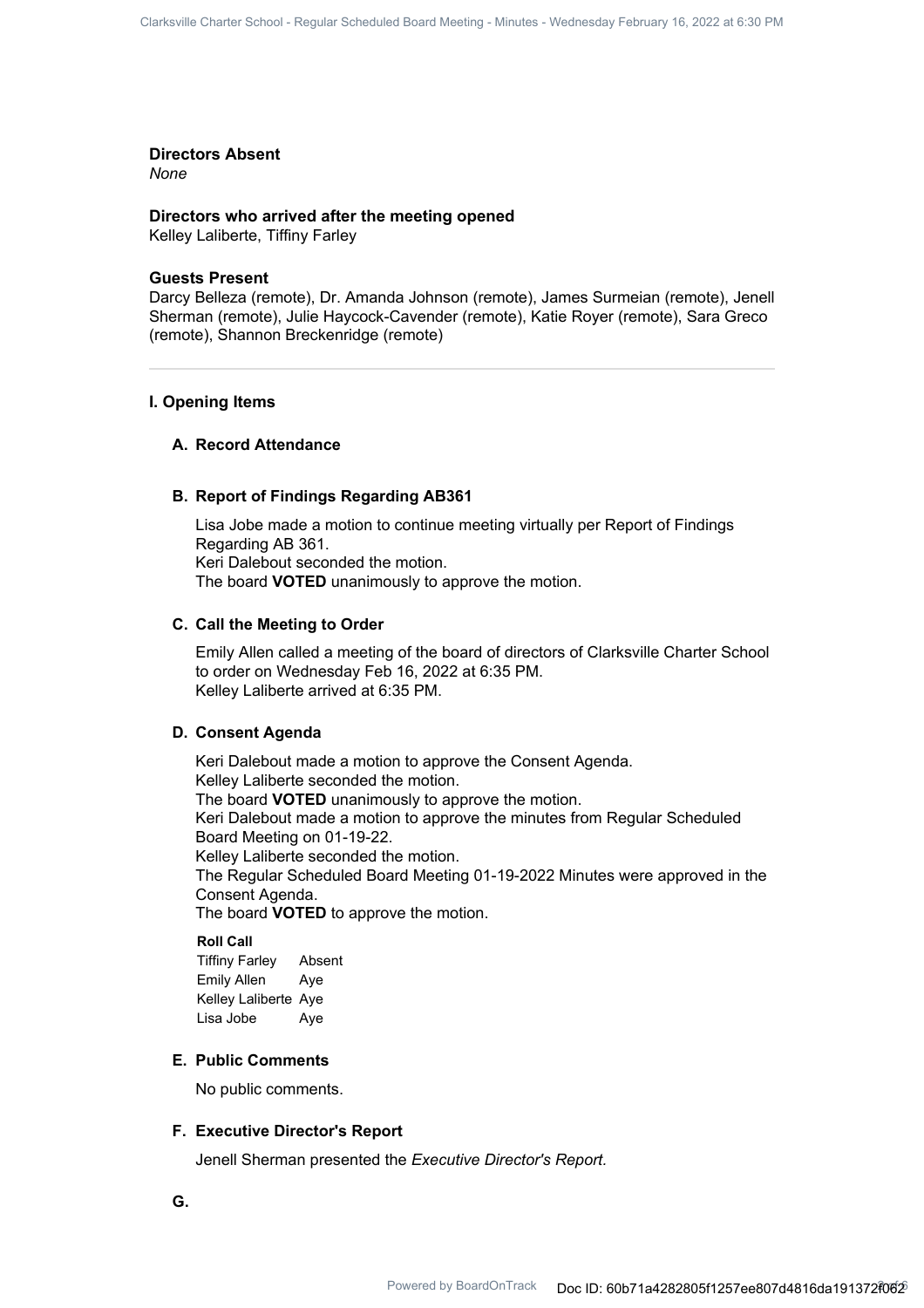# **State of the School Address**

Jenell Sherman and Dr. Amanda Johnson presented the State of the School Address.

# **II. Governance**

## **A. Nomination of Board Member: Tiffiny Farley**

Keri Dalebout made a motion to nominate Tiffiny Farley as Board Member. Kelley Laliberte seconded the motion. The board **VOTED** unanimously to approve the motion. Tiffiny Farley arrived at 7:40 PM.

# **III. Finances**

# **A. Audit Update**

James Surmeian presented the Audit Update.

## **B. January Financials**

Lisa Jobe made a motion to approve the January Financials. Keri Dalebout seconded the motion. James Surmeian presented the January Financials. The board **VOTED** to approve the motion.

# **Roll Call**

Emily Allen Aye Keri Dalebout Aye Tiffiny Farley Abstain Lisa Jobe Aye Kelley Laliberte Aye

### **C. Salary Schedules 2022-2023**

Lisa Jobe made a motion to approve Salary Schedules 2022-2023. Kelley Laliberte seconded the motion. Dr. Amanda Johnson presented the Salary Schedules 2022-2023. The board **VOTED** to approve the motion.

# **Roll Call**

Keri Dalebout Aye Kelley Laliberte Aye Tiffiny Farley Aye Emily Allen Aye Lisa Jobe Aye

# **IV. Academic Excellence**

### **A. Adult Student Policy**

Kelley Laliberte made a motion to approve the Adult Student Policy. Keri Dalebout seconded the motion. Jenell Sherman presented the Adult Student Policy. The board **VOTED** to approve the motion.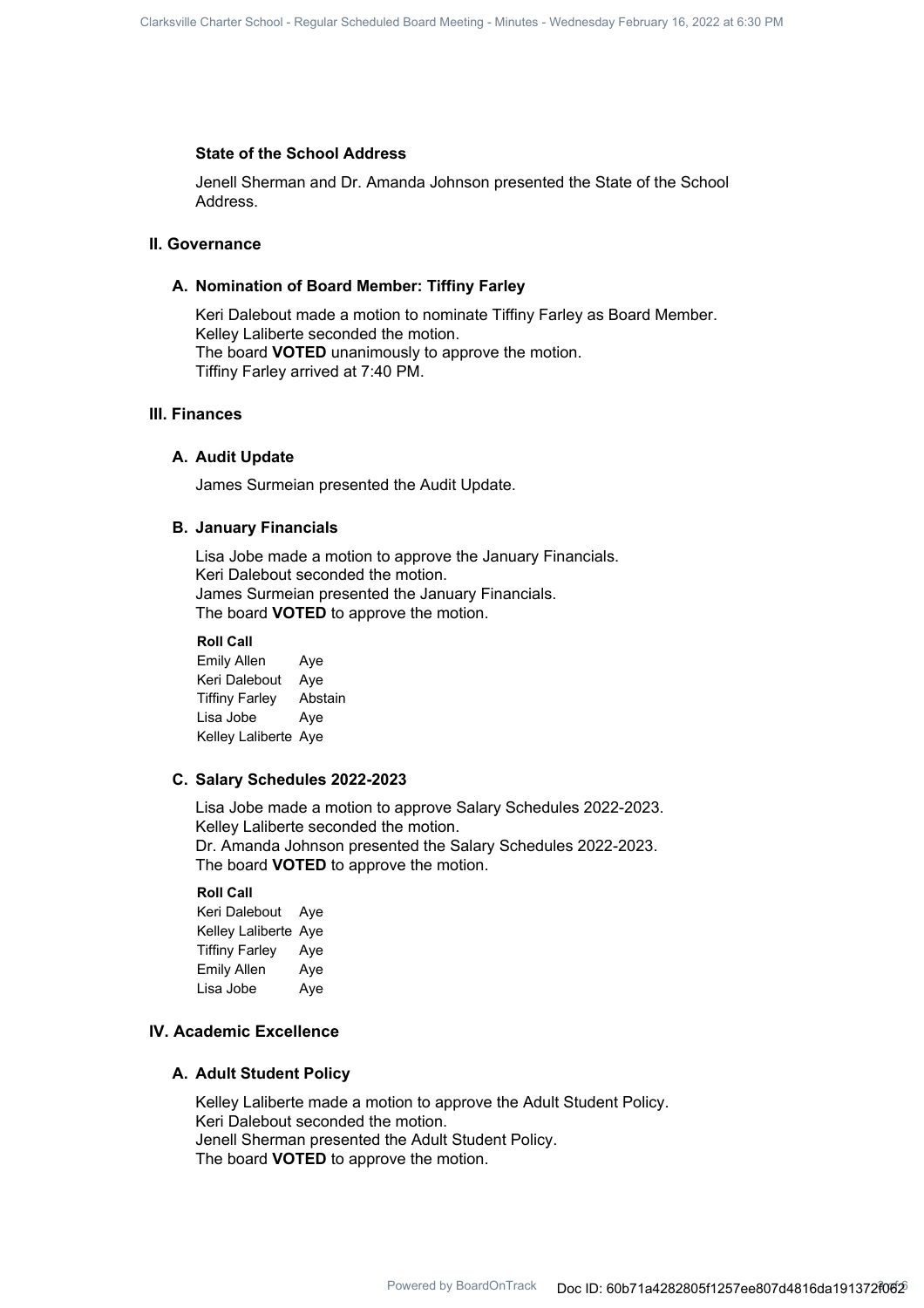**Roll Call** Emily Allen Aye Tiffiny Farley Aye Keri Dalebout Aye Lisa Jobe Aye Kelley Laliberte Aye

### **B. A-G Completion Improvement Grant**

Shannon Breckenridge presented the A-G Completion Improvement Grant.

### **C. Vote to Open Public Hearing for A-G Completion Improvement Grant**

Lisa Jobe made a motion to Open Public Hearing for A-G Completion Improvement Grant. Kelley Laliberte seconded the motion. The board **VOTED** to approve the motion.

### **Roll Call**

Keri Dalebout Aye Emily Allen Aye Lisa Jobe Aye Kelley Laliberte Aye Tiffiny Farley Aye

### **D. Public Hearing for A-G Completion Improvement Grant**

Board members asked:

- if grant could be used for CTE pathways.
- if grant could be used for increasing Honors or AP classes.
- for percentage of students graduating with A-G Completion
- about reporting of progress in improving A-G Completion

### **E. Vote to Close Public Hearing for A-G Completion Improvement Grant**

Lisa Jobe made a motion to Close Public Hearing for A-G Completion Improvement Grant. Kelley Laliberte seconded the motion. The board **VOTED** to approve the motion.

### **Roll Call**

Lisa Jobe Aye Kelley Laliberte Aye Emily Allen Aye Keri Dalebout Aye Tiffiny Farley Aye

# **Supplement to Annual Update of 2021-22 Local Control and Accountability F. Plan (LCAP)**

Darcy Belleza presented the Supplement to Annual Update of 2021-2022 Local Control and Accountability (LCAP).

#### **G. School Accountability Report Card**

Lisa Jobe made a motion to approve School Accountability Report Card. Keri Dalebout seconded the motion.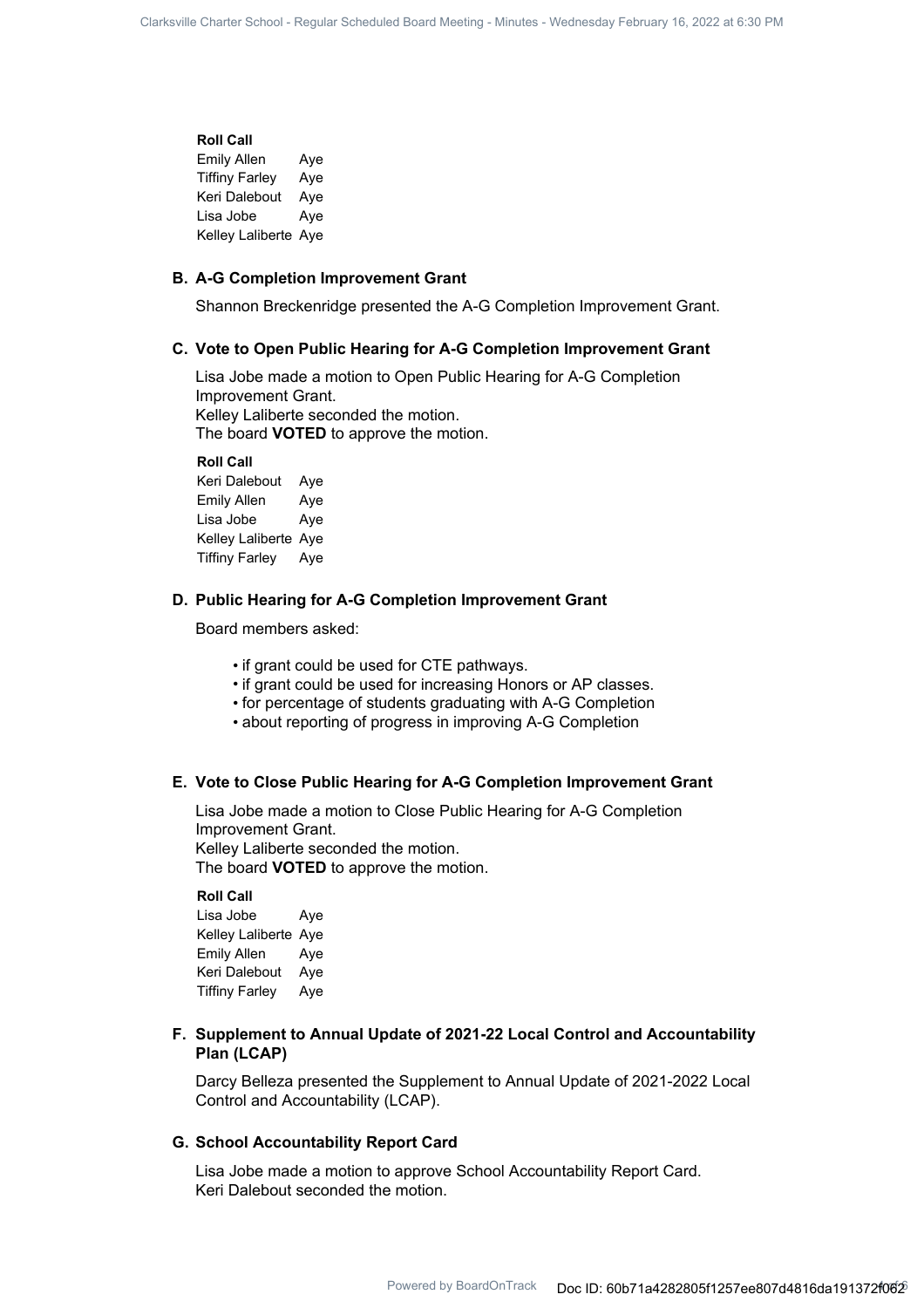Jenell Sherman presented the School Accountability Report Card. The board **VOTED** to approve the motion.

**Roll Call**

Emily Allen Aye Tiffiny Farley Aye Kelley Laliberte Aye Lisa Jobe Aye Keri Dalebout Aye

# **V. Operations**

### **A. Comprehensive School Safety Plan 2022-2023**

Lisa Jobe made a motion to approve Comprehensive School Safety Plan 2022- 2023.

Kelley Laliberte seconded the motion. Jenell Sherman presented Comprehensive School Safety Plan 2022-2023. The board **VOTED** to approve the motion.

### **Roll Call**

Lisa Jobe Aye Kelley Laliberte Aye Tiffiny Farley Aye Emily Allen Aye Keri Dalebout Aye

## **B. School Calendar 2022-2023**

Keri Dalebout made a motion to approve School Calendar 2022-2023 with noted exceptions. Lisa Jobe seconded the motion. Noted exceptions:

• Winter Break is December 22, 2022 - January 6, 2023

The board **VOTED** unanimously to approve the motion.

### **C. Open Enrollment Window 2022-2023**

Lisa Jobe made a motion to approve Open Enrollment Window 2022-2023. Kelley Laliberte seconded the motion. Jenell Sherman presented the Open Enrollment Window 2022-2023. The board **VOTED** unanimously to approve the motion.

# **VI. Closing Items**

### **A. Board of Director's Comments & Requests**

Board members:

- mentioned that the stipend is taxable income.
- asked about the possibility of shipping Lending Library items to families.
- requested vendor onboarding email address.

# **B. Announcement of Next Regular Scheduled Board Meeting**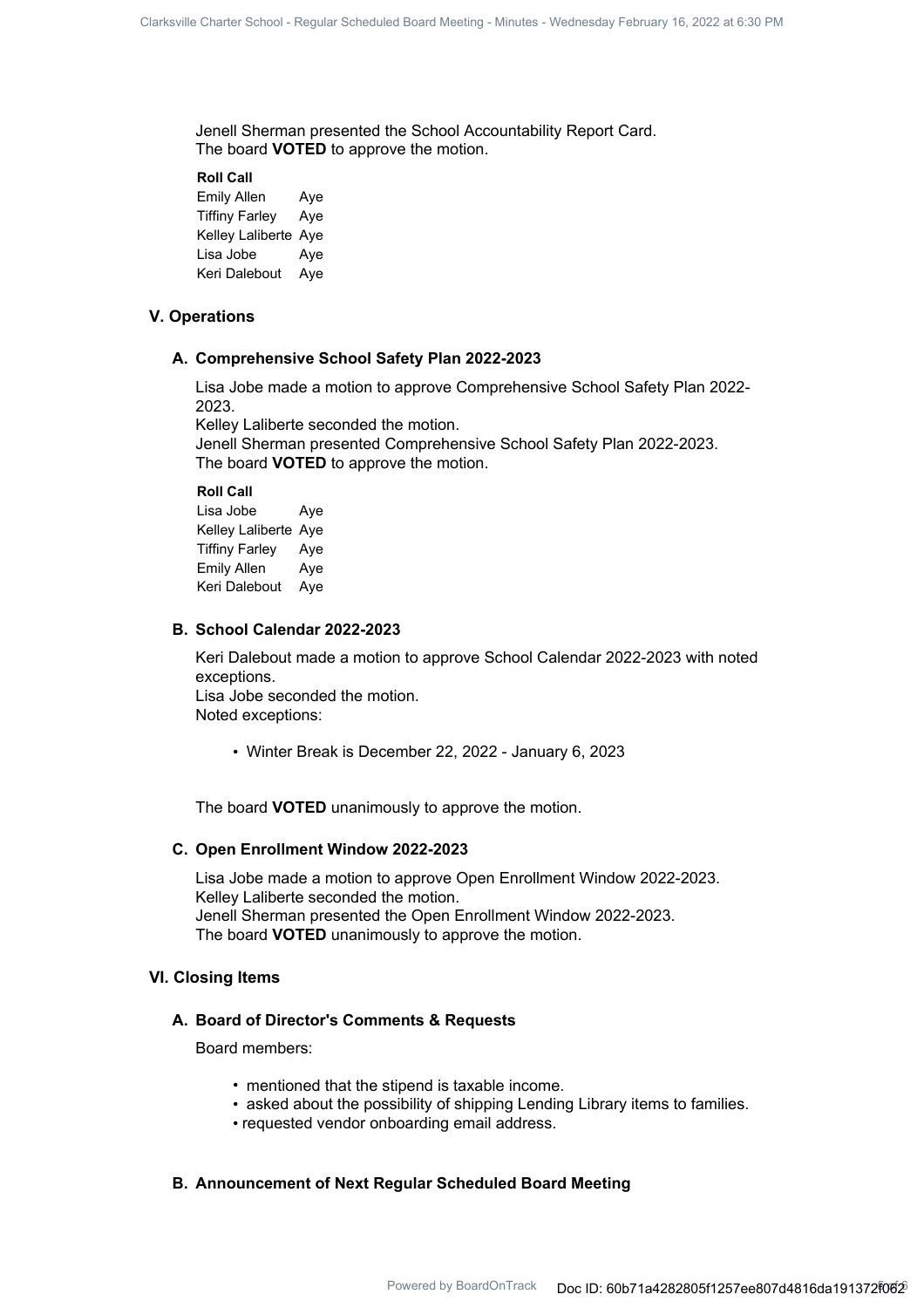Emily Allen announced the Next Regular Scheduled Board Meeting is March 16, 2022 at 6:30 PM.

# **C. Adjourn Meeting**

Lisa Jobe made a motion to adjourn the meeting. Keri Dalebout seconded the motion. The board **VOTED** to approve the motion.

**Roll Call** Emily Allen Aye Tiffiny Farley Aye Kelley Laliberte Aye Lisa Jobe Aye Keri Dalebout Aye There being no further business to be transacted, and upon motion duly made, seconded and approved, the meeting was adjourned at 9:23 PM.

Respectfully Submitted, Emily Allen

Prepared by: Katie Royer

Noted by:

 $Y$  and  $Y$ 

Board Secretary

Public Comment Rules: Members of the public may address the Board on agenda or non-agenda items through the teleconference platform, Zoom. Zoom does not require the members of the public to have an account or login. Please either utilize the chat option to communicate to the administrative team of your desire to address the Board or simply communicate orally your desire to address the Board when the Board asks for public comments. Speakers may be called in the order requests are received. Comments are limited to 2 minutes each, with no more than 15 minutes per single topic. If a member of the public utilizes a translator to address the Board, those individuals are allotted 4 minutes each. If the Board utilizes simultaneous translation equipment in a manner that allows the Board to hear the translated public testimony simultaneously, those individuals are allotted 2 minutes each. By law, the Board is allowed to take action only on items on the agenda. The Board may, at its discretion, refer a matter to school staff or calendar the issue for future discussion.

Note: The Governing Board encourages those with disabilities to participate fully in the public meeting process. If you need a disability-related modification or accommodation, including auxiliary aids or services, to participate in the public meeting, please contact the Governing Board Office at (530) 927-5137 at least 48 hours before the scheduled board meeting so every reasonable effort can be made to accommodate you. (Government Code § 54954.2; Americans with Disabilities Act of 1990, § 202 (42 U.S.C. § 12132)).